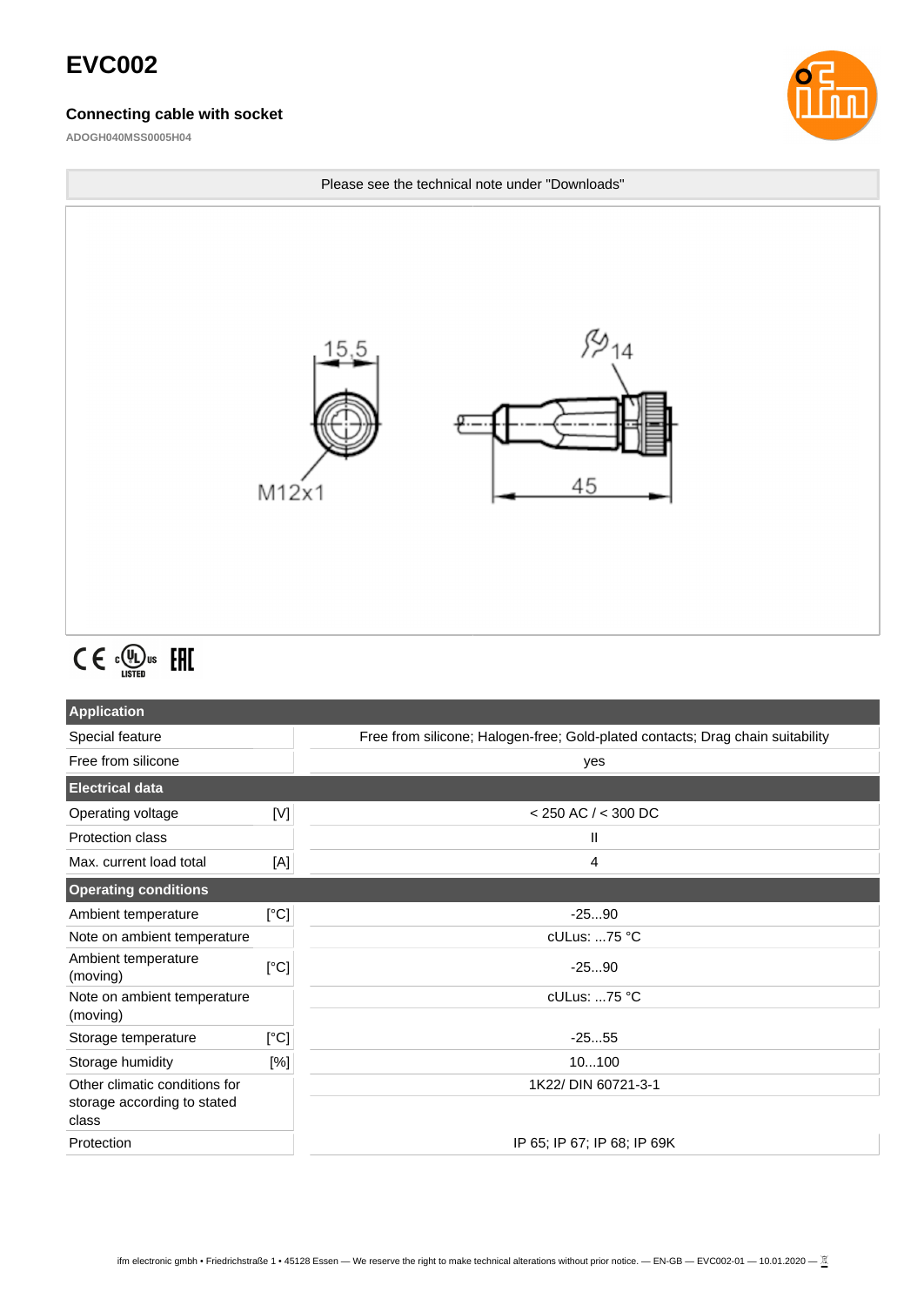## **EVC002**

### **Connecting cable with socket**

**ADOGH040MSS0005H04**



| <b>Mechanical data</b>                |      |                                                                                                                  |                                                                                                   |  |
|---------------------------------------|------|------------------------------------------------------------------------------------------------------------------|---------------------------------------------------------------------------------------------------|--|
| Weight                                | [g]  | 156.2                                                                                                            |                                                                                                   |  |
| <b>Dimensions</b>                     | [mm] | $15.5 \times 15.5 \times 45$                                                                                     |                                                                                                   |  |
| Materials                             |      | housing: TPU orange; Sealing: FKM                                                                                |                                                                                                   |  |
| Material nut                          |      | brass, nickel-plated                                                                                             |                                                                                                   |  |
| Drag chain suitability                |      | yes                                                                                                              |                                                                                                   |  |
| Drag chain suitability                |      | bending radius for flexible use                                                                                  | min. 10 x cable diameter                                                                          |  |
|                                       |      | travel speed                                                                                                     | max. 3.3 m/s for a horizontal travel length<br>of 5 m and max, acceleration of 5 m/s <sup>2</sup> |  |
|                                       |      | bending cycles                                                                                                   | $> 5$ Mio.                                                                                        |  |
|                                       |      | torsional strain                                                                                                 | $±$ 180 $^{\circ}$ /m                                                                             |  |
| <b>Remarks</b>                        |      |                                                                                                                  |                                                                                                   |  |
| <b>Notes</b>                          |      | Please see the technical note under "Downloads"                                                                  |                                                                                                   |  |
| Pack quantity                         |      | 1 pcs.                                                                                                           |                                                                                                   |  |
| <b>Electrical connection</b>          |      |                                                                                                                  |                                                                                                   |  |
|                                       |      | Cable: 5 m, PUR, Halogen-free, black, $\varnothing$ 4.3 mm; 4 x 0.34 mm <sup>2</sup> (42 x $\varnothing$ 0.1 mm) |                                                                                                   |  |
| <b>Electrical connection - socket</b> |      |                                                                                                                  |                                                                                                   |  |

Connector: 1 x M12, straight; Locking: brass, nickel-plated; Contacts: gold-plated; Tightening torque: 0.6...1.5 Nm

 $\overline{2}$  $5 - \frac{6}{9}$